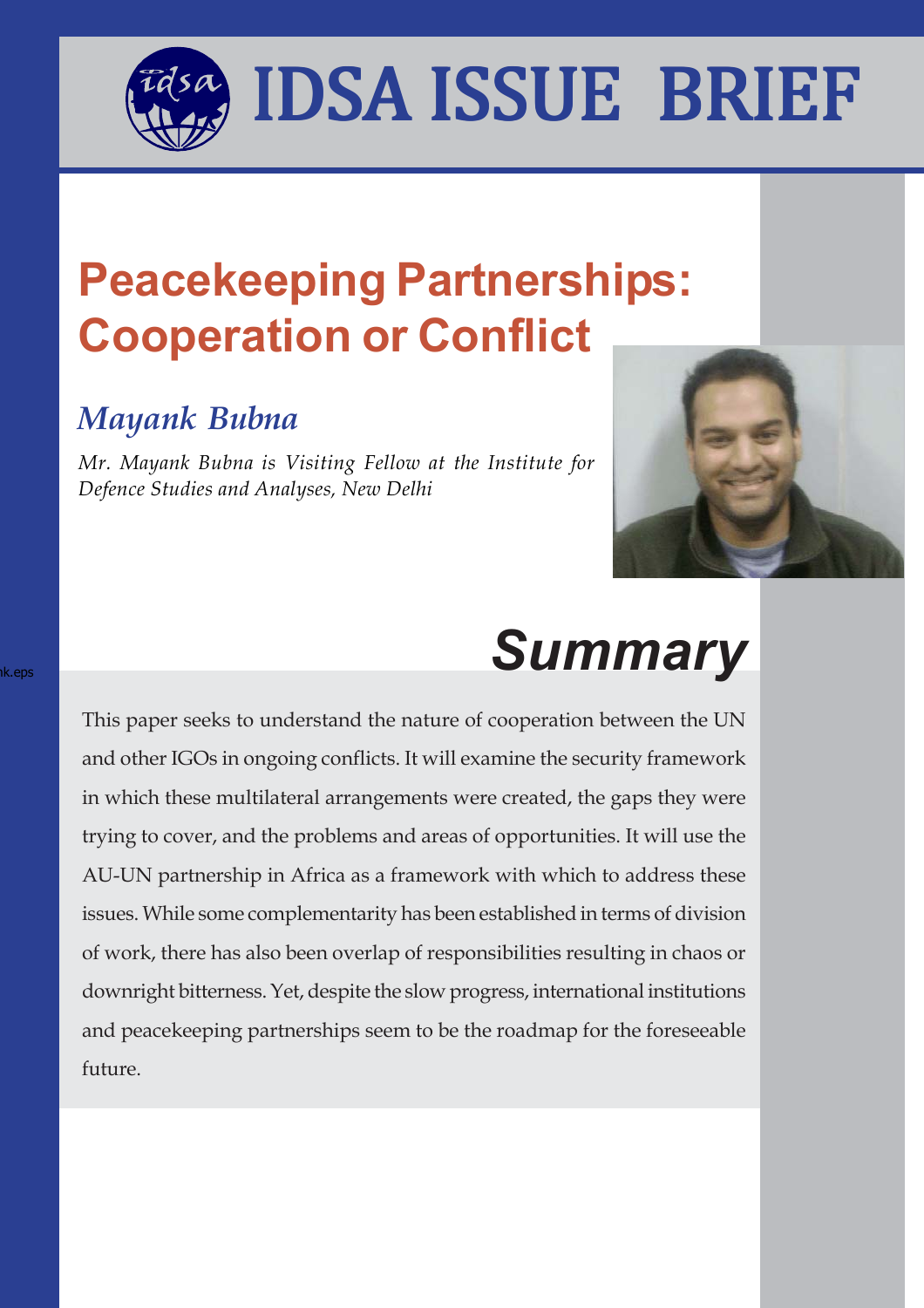In the post-Cold War era, the United Nations and other inter-governmental organizations (IGOs) have brought about substantive changes to their peacekeeping efforts in tune with the evolving security dynamics. With catastrophic interventions like in Rwanda, Bosnia-Herzegovina and Somalia in the 1990's, the UN increasingly had to bear the brunt of managing international crises. The UN Security Council (UNSC), although charged with the responsibility of maintaining international peace and global order, was unable to deliver for a myriad of reasons including but not limited to non-robust mandates, deficiency of resources such as a rapid reaction military force directly under UN command, divided opinions on peace enforcement operations among member nations, and lack of political will.

It was in this context that the Security Council began to outsource or commission appropriate security coalitions of states to enforce the world's will. In 1992, UN Secretary General Boutros Boutros-Ghali petitioned for greater cooperation between the UN and regional organizations.<sup>1</sup> In 1994 and in 1999, the UN General Assembly called for collaboration between the UN and other regional institutions.<sup>2</sup> The UNSC began to incorporate the tasks of these regional organizations into its own peacekeeping mandates. While the Council set the overall directives, these organizations began to take the lead on the ground. Post 9/11, multilateral groupings such as the African Union (AU), North Atlantic Treaty Organization (NATO), the Organization for Security Cooperation in Europe (OSCE) and others have emerged as actors in their own right. Perceived common threats and shared security interests allowed states to band together under shared defence umbrellas.

With the wars in Iraq and Afghanistan, and other large-scale conflict outbreaks in places like Sudan, international security institutions even began to share the same operational theatre. This was partly by designation and partly by design. Everyone wanted a "frontline role" in global missions without actually being embroiled in the complications that come with such operations. As a result, peacekeeping or peace enforcement partnerships seemed like the perfect "burden sharing" solution. As missions became increasingly complex and multidimensional, states also realized the need for interdependence. Nations began to

<sup>&</sup>lt;sup>1</sup> Boutros Boutros-Ghali (1992), An Agenda for Peace: Preventive Diplomacy, Peacemaking and Peacekeeping, A/47/277 - S/24111, http://www.un.org/Docs/SG/agpeace.html

<sup>&</sup>lt;sup>2</sup> United Nations (1994), Declaration on the Enhancement of Cooperation between the United Nations and Regional Arrangements or Agencies in the Maintenance of International Peace and Security, A/RES/49/57, http://www.un.org/documents/ga/res/49/a49r057.htm; UN DPKO (1999), Cooperation between the UN and Regional Organizations/Arrangements in a Peacekeeping Environment, http://www.securitycouncilreport.org/atf/cf/%7B65BFCF9B-6D27-4E9C-8CD3- CF6E4FF96FF9%7D/UNRO%20Cooperation%20between%20the%20UN%20and%20 Regional%20Organizations.pdf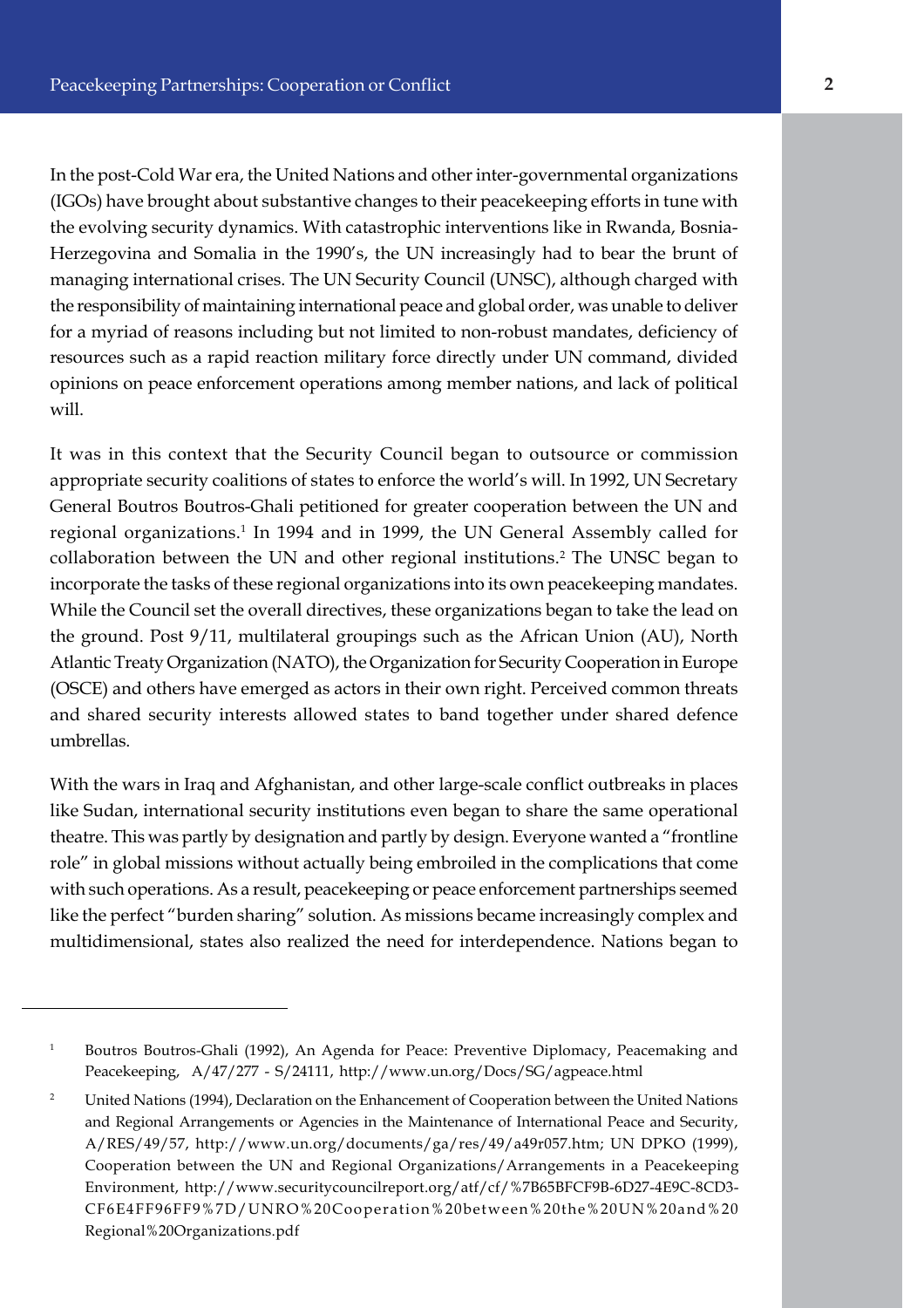espouse the formation of "coalitions of the willing" among states with shared international norms.

These partnerships in the theatres of war have faced a myriad of problems in terms of cohesion and mission success, and the dominant view so far has been that they have not worked. This paper seeks to understand the nature of cooperation between the UN and other IGOs in ongoing conflicts. It will examine the security framework in which these multilateral arrangements were created, the gaps they were trying to cover, and the problems and areas of opportunities. It will use the AU-UN partnership in Africa as a framework with which to address these issues. While some complementarity has been established in terms of division of work, there has also been overlap of responsibilities resulting in chaos or downright bitterness. Yet, despite the slow progress, international institutions and peacekeeping partnerships seem to be the roadmap for the foreseeable future.

#### **Changing Security Environment**

Between 1987 and 1994, the number of UN peace operations in the world increased more than three-fold.<sup>3</sup> Just prior to the 9/11 attacks and in the post 9/11 era, regional organizations began to participate in peace operations. The dynamics of the evolving international security environment are highlighted in Table 1. Missions became increasingly complex with challenges being posed every step of the way to nations' understanding of the meaning of security.

| Period   | <b>International Security Setting</b> | <b>Peace Operations</b>                                         |
|----------|---------------------------------------|-----------------------------------------------------------------|
| Cold War | Bipolar opposition                    | Traditional peacekeeping                                        |
|          | Inter-state conflicts                 | Chapter VI mandates                                             |
|          | Identifiable battle spaces            | 13 missions between 1948 and<br>1988                            |
|          | End of biopolarity                    | Peace keeping and Peace<br>enforcement, Chapter VII<br>mandates |

#### **Table 1: Peacekeeping and International Security Environment**<sup>4</sup>

<sup>3</sup> Ibid.

<sup>&</sup>lt;sup>4</sup> Kristine St-Pierre, Understanding the Spectrum of Complex Peace Operations, Pearson Peace keeping Centre, 2008, pp. 5-6.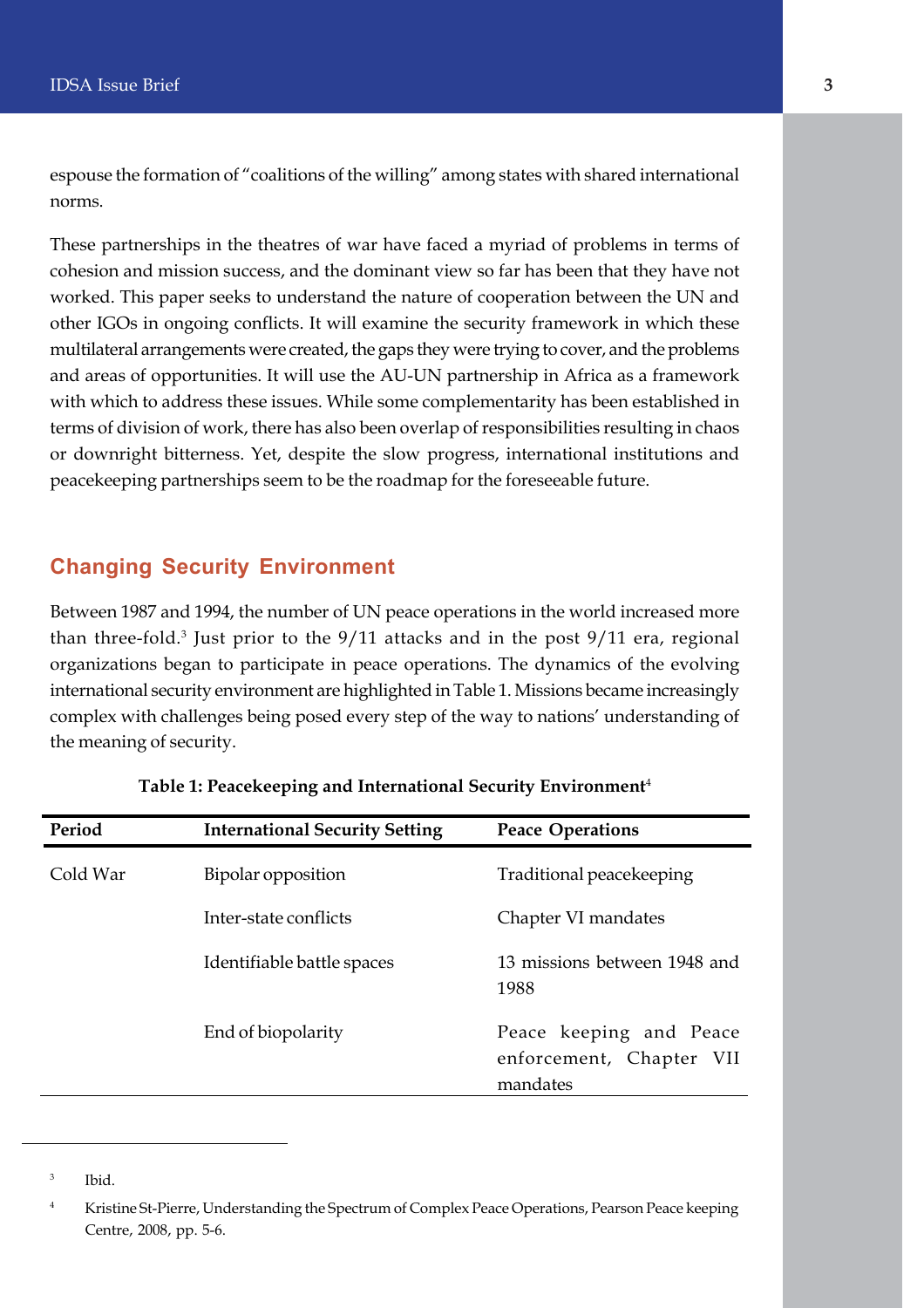| Post Cold War I   | Intra-state conflicts                                 | Multidimensional peacekeeping                    |
|-------------------|-------------------------------------------------------|--------------------------------------------------|
|                   | Ill-defined battle spaces                             | 20 missions between 1988 and<br>1993             |
|                   | Non-state actors                                      |                                                  |
|                   | Failures such as Bosnia,<br>Somalia, Rwanda           | Chapter VIII mandates                            |
| Post Cold War II  | Rise of regional organisations                        | Western contributions reduce                     |
|                   | NATO, EU, AU, ECOWAS                                  | Developing world contributions<br>increase       |
|                   | NATO's Kosovo Campaign                                | Integrated missions                              |
| Post Cold War III | Partnerships between UN<br>and regional organisations | Mission complexity increases                     |
|                   | Ill-defined battle spaces                             | Protection of civilians is part of<br>directives |
|                   | Failed States and War on Terror                       | Dramatic increase in number of<br>peacekeepers   |
| Post $9/11$       | Peace enforcement partnerships<br>strengthened        | Hybrid operations and<br>integrated missions     |
|                   | Ill-defined battle spaces                             | R2P                                              |

Traditionally, scholars have used such chronological methods to distinguish between different types of peace operations, as if to suggest that as time passes, earlier models or challenges no longer exist or are valid. This is only partially correct. The current threats to mission success such as lack of integration of forces, creation of weak mandates, etc. are not new. Simultaneously there is a recognition that peace keeping cannot be carried out in isolation; rather, the underlying basis for conflicts need to be addressed in conjunction with a military effort to achieve durable peace. Complexity has arisen out of carrying out state building activities in regions where there is no peace to keep.

One way that the UN has addressed these dilemmas is by tying up with regional organizations. It has recognized the value and need for on-the-ground partners with the expertise and/or the political will to intervene in areas where it cannot step in singlehandedly. Today, troops are deployed mainly as part of UN/AU forces in Africa, NATO/ UN forces in the greater Middle East region, and NATO/UN/EU soldiers in Europe. 40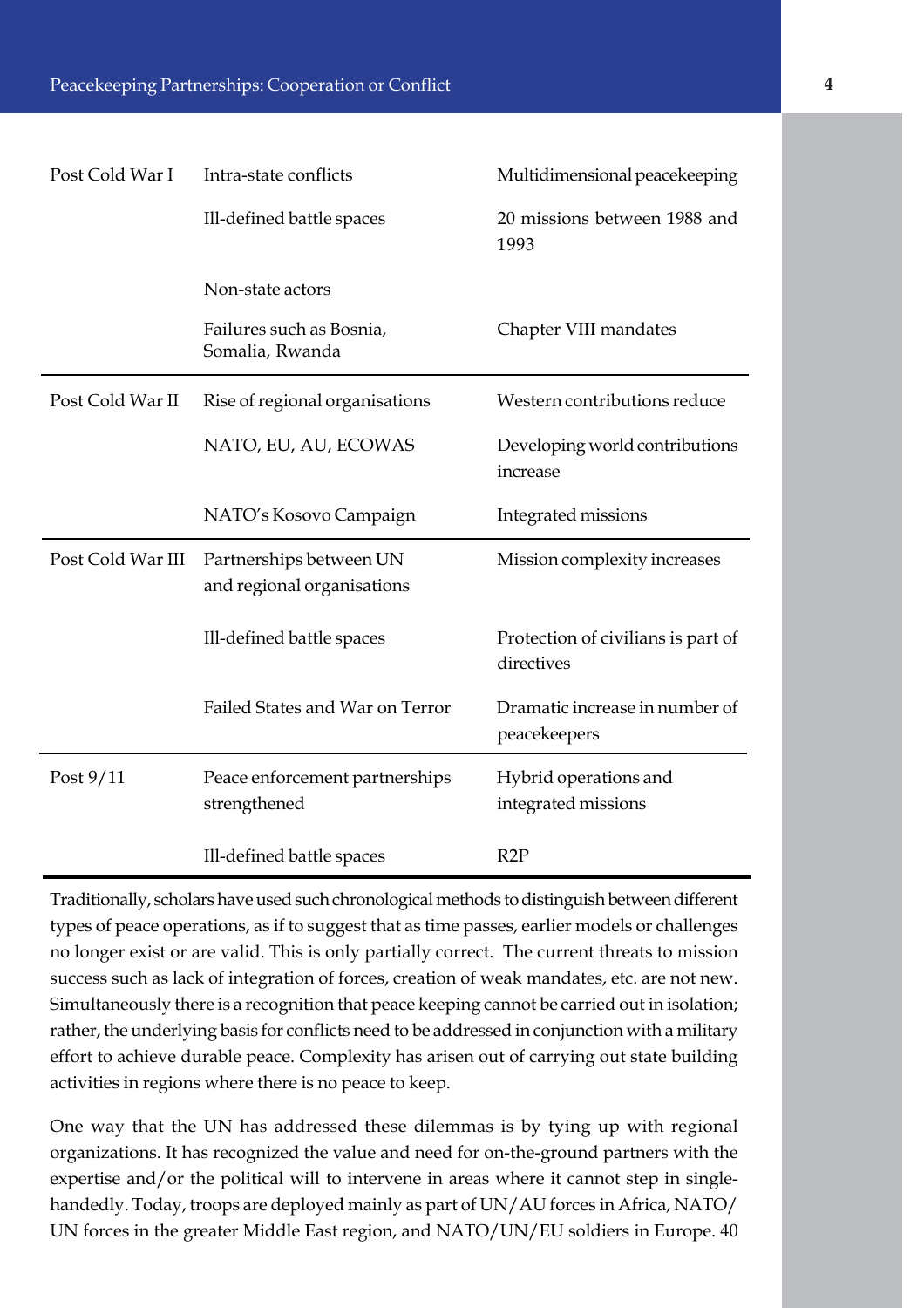per cent of global deployments are in Africa alone with the UN being the single largest contributor of boots, accounting for almost 90 per cent of all deployments there (ten times the number provided by other organizations). Most of the peacekeepers come either from Africa or from South Asia.5

Although the unprecedented growth in peace operations fuelled such institutional partnerships, these collaborative efforts remain largely unplanned in nature. While some effort has been made to ensure that these partnerships are based on division of labor or complementarity of skills, "turf wars" amongst the various organizations have thinned out resources with each developing a range of capabilities of varying proficiency. What is more, peacekeeping has begun serving as a substitute for political solutions to conflicts – a process that has made such efforts largely expensive, complicated and unsuccessful. Joint operations have essentially been so caught up with the organizational structure through which peacekeeping should be carried out that the quality of competence offered has deteriorated. While use of force is an important part of any military operation, the mission cannot rely on this as a starting point, which is what peace operations have become today.

The contemporary security environment is such that peacekeeping partnerships are being forged under three scenarios: 1) To protect civilians, 2) As an antecedent to peace building, and 3) To engage in the war on terrorism.<sup>6</sup> Protection of civilians refers to the increasingly accepted norm in international relations of the "responsibility to protect". The right to intervene in the internal affairs of a state in case of threats to human security has become an accepted basis for peacekeeping missions.7 Peace building would refer to activities such as policing, election monitoring, DDR and SSR programmes, assistance in holding referendums, economic development, etc., all of which are now carried out as part of peacekeeping campaigns. Finally, peacekeeping's role under the "war on terrorism" rubric would entail the ongoing US-led fight against the spread of radicalism, in particular Islamic extremism. The relationship between these strategic perspectives remains convoluted. Hybrid operations like the ones in vogue today have a difficult time maintaining coherence and consistency between these various agendas.

<sup>&</sup>lt;sup>5</sup> Centre on International Cooperation, Annual Review of Global Peace Operations 2009 Briefing Paper, 2009, p. 7.

<sup>6</sup> Richard Gowan and Ian Johnstone, "New Challenges for Peacekeeping: Protection, Peacebuilding and the 'War on Terror',", International Peace Academy, Working Paper Series, March 2007.

<sup>7</sup> Ibid, p. 5. Since 1999, eight UN missions have been authorized to protect civilians. The AU mission in Darfur also has this responsibility as part of its mission mandate. Other mandates contain this clause implicitly.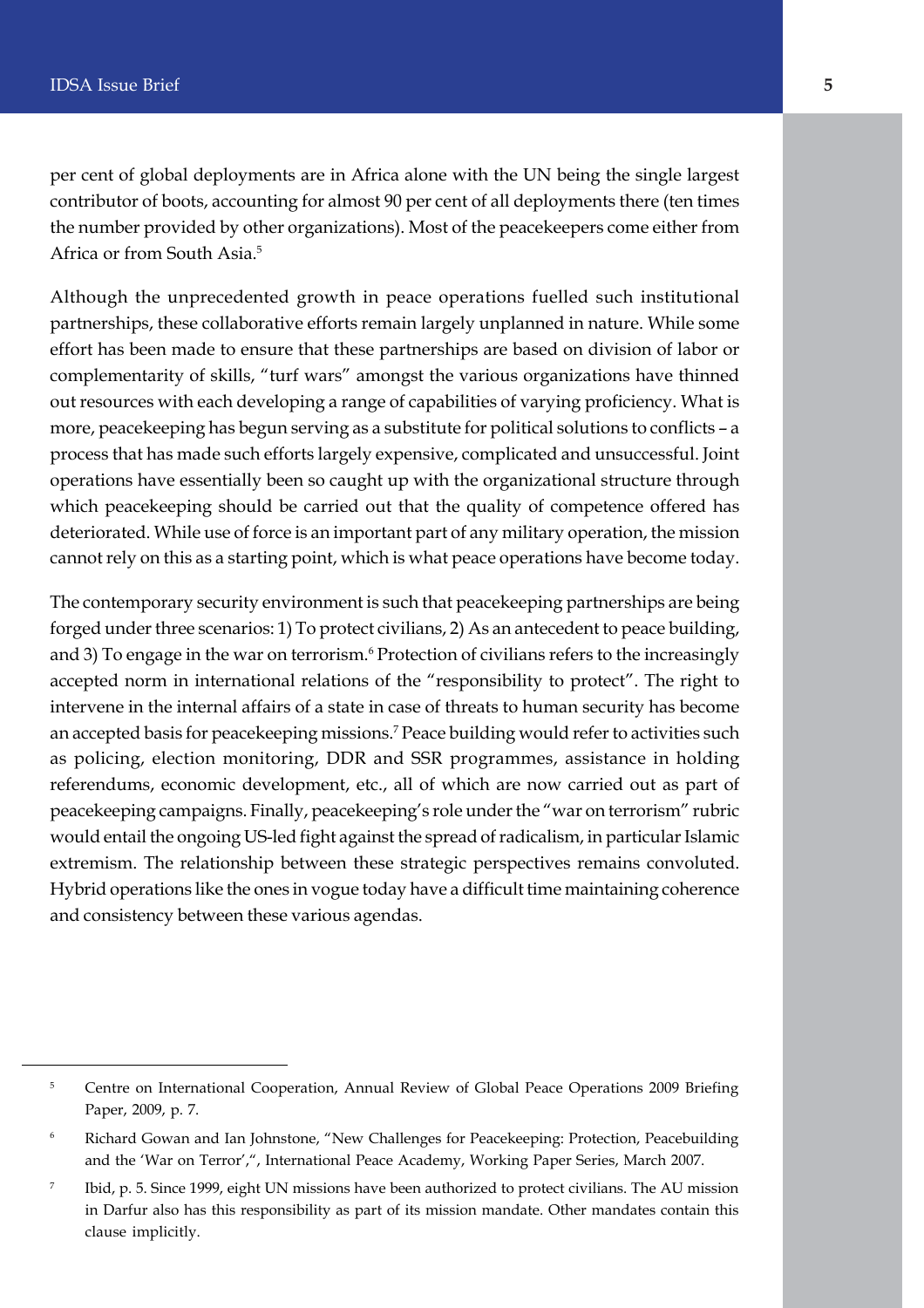#### **Hybrid Operations**

Yet, the complexity and vast requirements means that such hybrid operations are also indispensable. In contemporary times, in an effort to address this complexity, three kinds of joint approaches have emerged – UN integrated missions, Hybrid Operations and Provincial Reconstruction Teams.<sup>8</sup> Hybrid operations or inter-organizational partnerships have been in vogue for almost two decades whether it is joint peacekeeping operations by UN-ECOWAS in West Africa or UN-NATO in Afghanistan. Each such partnership has been unique in its own way, and does not necessarily take on any specific structure. Yet, if one were to organize such operations, one could roughly classify them as sequential, parallel or integrated in nature. Key distinguishing features of each of these operations are listed in Table 2.

| <b>Hybrid Frameworks</b> | <b>Features</b>                                                                    | <b>Examples</b>                                                                          |
|--------------------------|------------------------------------------------------------------------------------|------------------------------------------------------------------------------------------|
| Integrated               | UN and other IGOs operate Darfur (UN and AU)<br>under a single chain of<br>command |                                                                                          |
| Parallel                 | UN deploys in conjunction<br>with other organisations,<br>but no formal connection | Afghanistan (UN, NATO, EU),<br>Democratic Republic of Congo<br>(UN, EU), Iraq (UN, NATO) |
| Sequential               | UN forces come before<br>or after other forces                                     | Liberia (ECOWAS-UNMIL),<br>Somalia, Kosovo, Burundi, Bosnia<br>(NATO-EU)                 |

#### **Table 2: Hybrid operations**<sup>9</sup>

Sequential operations have worked best for peacekeeping, particularly in circumstances when the UN lacked the political will or simply did not have the capacity to deal with all aspects of a complex mission. On the other hand, parallel operations have enabled

<sup>8</sup> Kristine St-Pierre, Understanding the Spectrum of Complex Peace Operations, Pearson Peacekeeping Centre, 2008, p. 12. Integrated Missions and Provincial Reconstruction Teams do not fall within the scope of this paper. Briefly however, according to an independent study done for the UN ECHA Group on integrated missions, they are simply "instruments with which the UN seeks to help countries in the transition from war to lasting peace, or to address a similarly complex situation that requires a system-wide UN response, through subsuming actors and approaches within an overall political-strategic crisis management framework." PRTs are civilian-military constructs organized to promote good governance, assist in reconstruction and improve security conditions.

<sup>9</sup> Sarjoh Bah and Bruce Jones, Peace Operations Partnerships: Lessons and Issues from Coordination to Hybrid Arrangements, Centre on International Cooperation, 2008, pp. 2-3.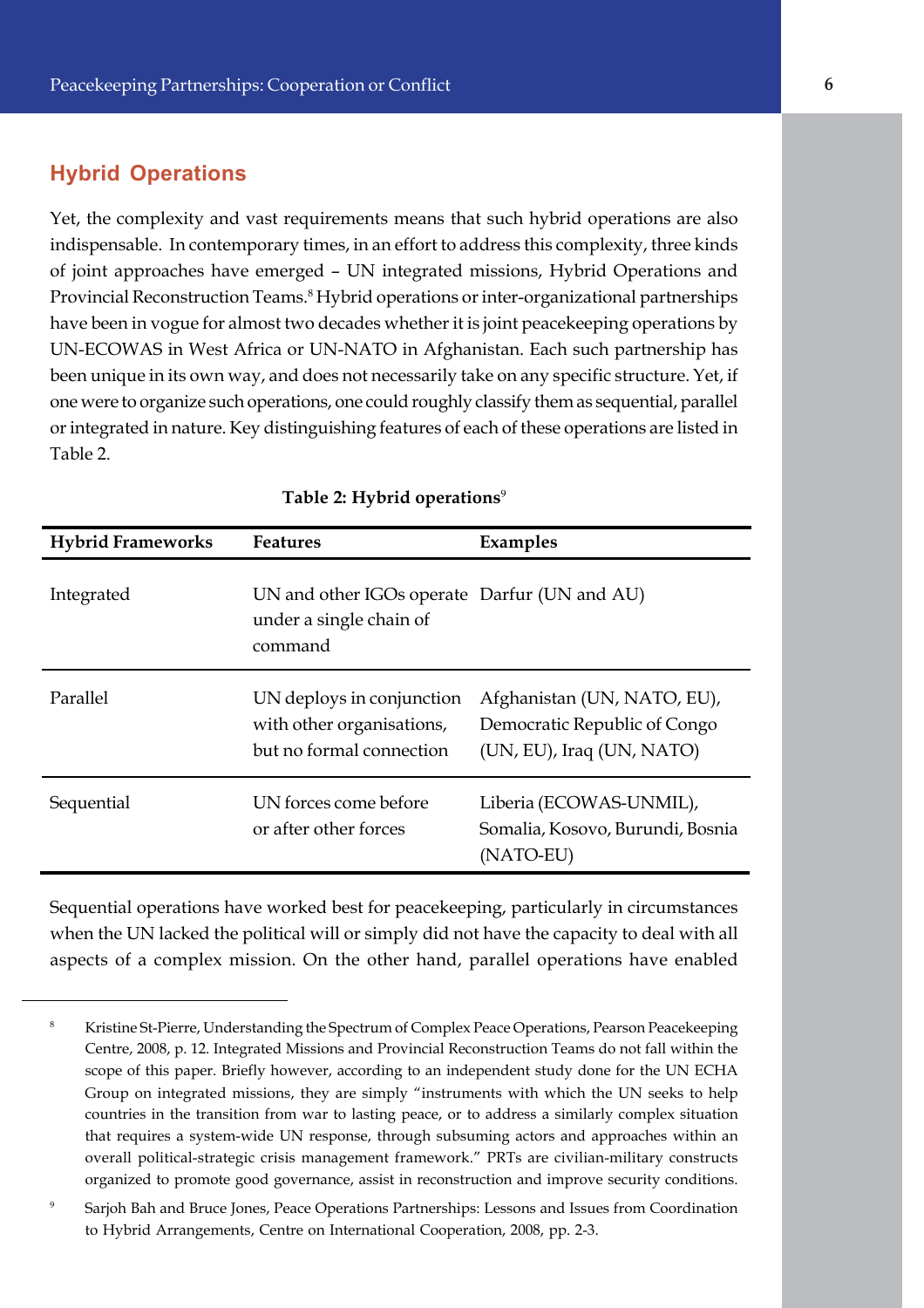institutions to build complementarities based on each other's comparative capabilities and strengths. Such partnerships have enabled regional peacekeeping arrangements gain credibility and authority at the international level. As complexity has increased in the mission space, these institutions have realized the need to commit such joint ventures to international norms such as R2P and state building while establishing military deterrence capabilities on the ground.

Yet, the problems associated with these operations have also been numerous. In sequential and integrated operations, the UN has traditionally had problems yielding control or entrusting mission responsibilities to other institutional setups. Given the ad hoc nature of these partnerships, handing over responsibility has never come about comfortably, smoothly or in an organized manner. Also, troops have simply been "re-hatted"10 into other roles, which has led to problems of coordination and logistical confusion. Furthermore, role transfer has not necessarily always meant a transfer of legitimacy or dominion. "Peacekeeping Overstretch" is a worrisome dilemma whereby states have recognized the tightening pool of available manpower or other resources.<sup>11</sup>

#### **UN-AU Case Study**

Africa is home to the largest number of peace missions in the world, hosting more than 70,000 peacekeepers and counting. It is also the birthplace for inter-institutional peacekeeping alliances. The African Union has, in the African space, conducted several such operations too – from Burundi in 2003-2004 to Somalia and Darfur from 2004 onwards. When the UN decided to team up with the AU in its Darfur operation, it was the first hybrid mission of its nature. Although such collaborative efforts have been summoned for more than a decade, the hurdles posed to such integration have not been easy to overcome.

It was only in 2000 that the AU materialized as an important player for peace and security on the African continent. The AU was fundamentally modelled on the UN – its Peace and Security Council, for example, is very similar in structure and function to the UN's own Security Council. Its first mission amounted to a peace operation in Burundi in 2003, when it sent almost 3,000 peacekeepers to monitor a ceasefire arrangement between warring parties.12 The UN later took charge with the UN Mission in Burundi for a couple of years

<sup>10</sup> Ibid, p. 4.

<sup>&</sup>lt;sup>11</sup> Centre on International Cooperation, Annual Review of Global Peace Operations 2009 Briefing Paper, 2009, p. 1.

<sup>&</sup>lt;sup>12</sup> African Union, Communiqué of the Seventh Ordinary Session of the Central Organ of the Mechanism for Conflict Prevention, Management and Resolution at Heads of State and Government Level, Central Organ/MEC/AHG/Comm.(VII), 3 February 2003, http://www.africa-union.org/ News\_Events/Communiqu%E9s/Communique\_E9\_20\_Eng\_3feb03.pdf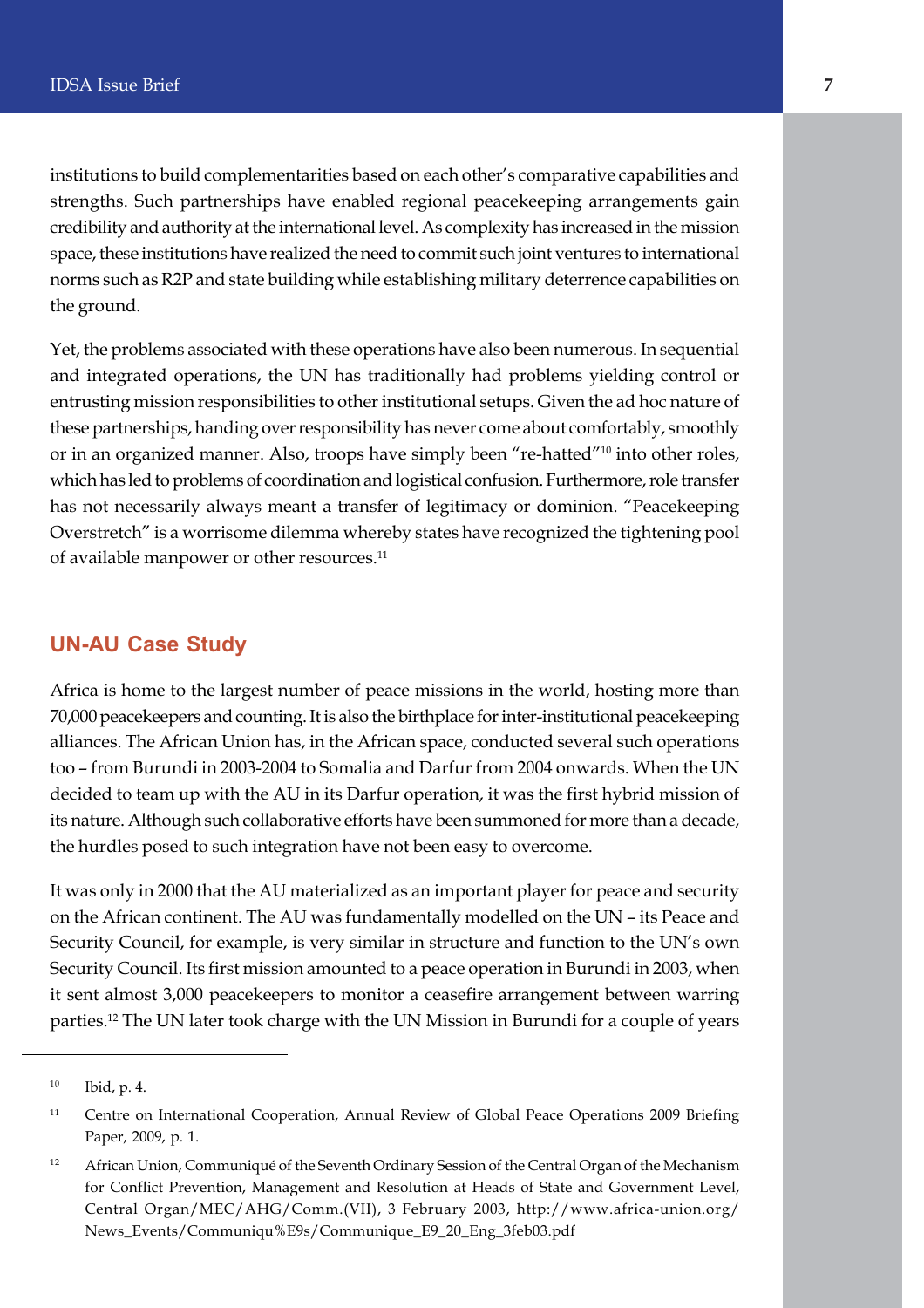before handing back the reins to the AU in 2007.13 Subsequent AU missions have included Darfur (AMIS) and Somalia (AMISOM).

In a report by the High-Level Panel on Threats, Challenges and Change, then Secretary-General Kofi Annan recommended more robust agreements between the UN and various regional organizations such as the AU. It suggested that member states donate equipment to the AU for peacekeeping operations, and advised regional organizations to seek official authorization for missions from the UN Security Council, thus legitimizing such operations globally.14 In a separate report, Kofi Annan laid out a decade long plan to enhance the AU's capabilities, while encouraging information sharing between such regional organizations and the UN. Annan also recommended that portions of the UN peacekeeping budget be given under extraordinary conditions for use by regional organizations to carry out peacekeeping activities.15

Several problems pose challenges to the UN-AU partnership. The AU does not wield the same capacity as the UN does. It does not have the same level of financial resources, troop contributions, logistical supplies, experience level or military might to match up to the UN. Thus there is often a mismatch of expectations on both sides. Furthermore, the AU does not have enough managerial manpower either. In the early stages of the AU's mission to Darfur, it had only two dozen staff members in its headquarters. Its Peace Support Operations Division, responsible for organizing, monitoring and deploying field personnel to its missions, is also critically understaffed.16 Different levels of troop training and weak mandates threaten AU missions. Funding also remains a critical problem, with the AU relying mostly on foreign donations from the US, UK, EU, Japan and Canada.<sup>17</sup>

Yet, there have been several advantages that the African Union has brought to notice. At a time when UN troops were forbidden by the Sudanese government to enter Darfur, an all-African contingent via the AU served as a very good alternative. Now that there is an integrated effort on the part of the UN and AU in Darfur, there are lessons to be learned from coordinated mission planning. AMIS serves as a good knowledge base not only to strengthen these partnerships, but also highlights areas for future improvement such as

<sup>13</sup> African Union, Communiqué of the 65th Meeting of the Peace and Security Council, PSC/PR/ Comm(LXV), 9 November 2006, http://www.iss.org.za/uploads/COMM65.PDF

<sup>14</sup> United Nations, A more secure World: Our shared responsibility, Report of the Secretary General's High Level Panel on Threats, Challenges and Change (New York United Nations, 2004), pp. 36, 86.

<sup>&</sup>lt;sup>15</sup> Kofi Annan, In Larger Freedom: Towards development, security and human rights for all, 21 March 2005, para 213-215, http://www.un-ngls.org/orf/UNreform/UBUNTU-1.pdf

<sup>&</sup>lt;sup>16</sup> Katherine Andrews and Victoria Holt, United Nations-African Union Coordination on Peace and Security in Africa, Stimson Centre, August 2007, p. 3.

<sup>17</sup> Ibid, p. 4.